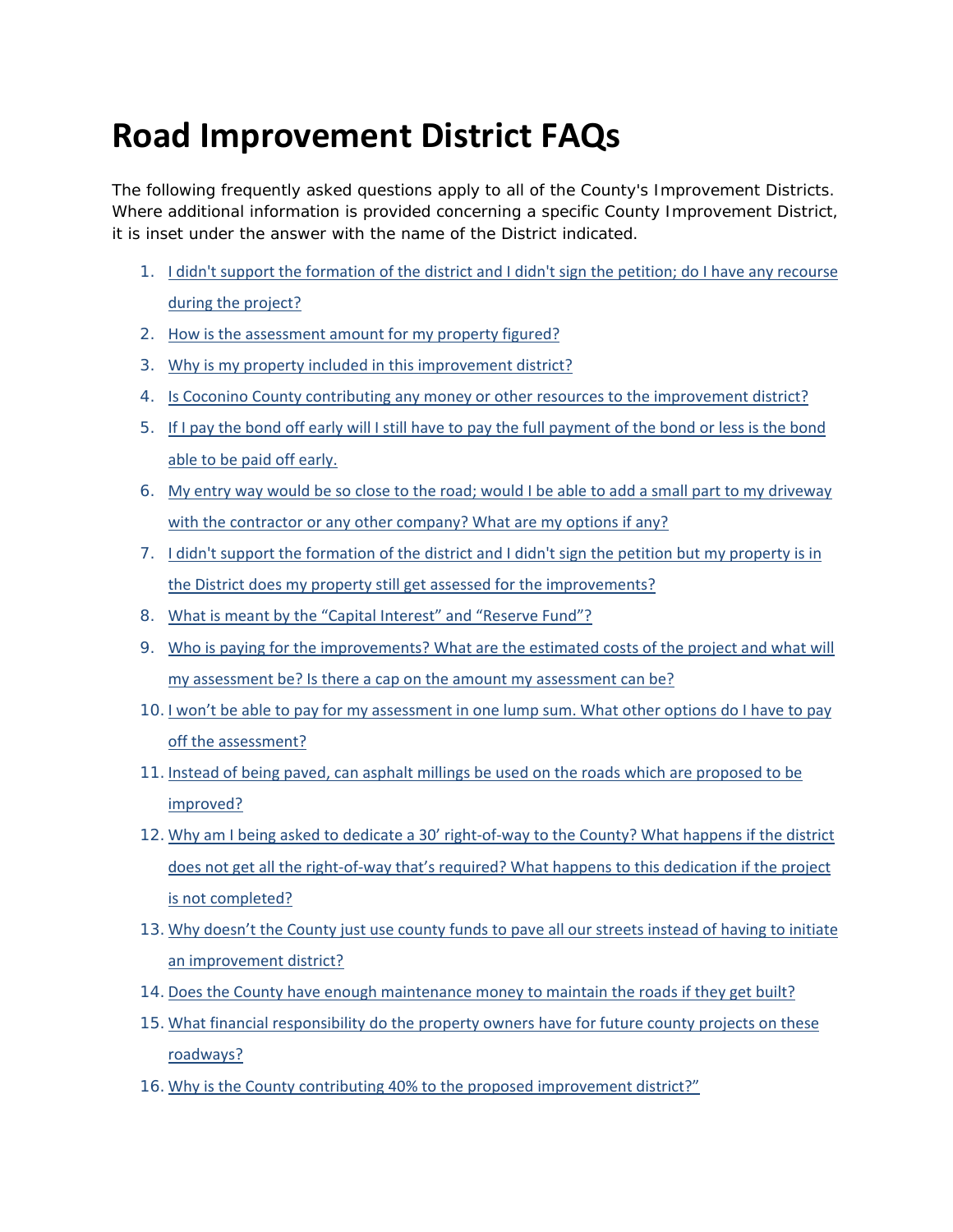## **1. I didn't support the formation of the district and I didn't sign the petition; do I have any recourse during the project?**

**Answer:** Arizona Revised Statue allows for objections or protest to be submitted at different time during the process. In particular A.R.S. §48-917, (Protest against proposed improvement; protest as bar to improvement proceedings; objection to extent of assessment district) and A.R.S. §48-918, (Procedure for making and hearing protests and objections) defines the conditions and proper method.

#### **2. How is the assessment amount for my property figured?**

**Answer:** State law requires that the assessments for properties in an improvement district be assigned "in proportion to the benefits to be received by each lot" (A.R.S. §48-927(C)). The assessment formula will be determined by the District Engineer in consultation with county staff. The assessment formula recommended by the District Engineer must be approved by the Board of Directors for the District at a public hearing. Since the assessment formula is contingent on the design, it is normally developed towards the completion of the project.

#### **3. Why is my property included in this improvement district?**

**Answer:** The improvement district process is authorized by state statute (A.R.S. §48-900 to 988) and all formation requirements and subsequent steps to create a district are set out by state law. Formation of an improvement district requires that petitions be submitted to the Board of Supervisors with signatures representing, at a minimum, "a majority of the persons owning real property or by the owners of fifty-one per cent or more of the real property within the limits of the proposed district." Petitioners set the boundaries of the District when the petitions are first circulated.

## **4. Is Coconino County contributing any money or other resources to the improvement district?**

**Answer:** The Coconino County Board of Supervisors has adopted a policy that commits financial assistance to improvement districts to improve roads. The amount of money that the County will contribute to the district is based upon the functional classification of the roadways. Specifically, the County will contribute 10% of the costs for roadways classified as local or residential roadways, 25% of the costs for roadways classified as minor collectors and 40% of the costs for roadways classified as major collectors. The County's contribution to the improvement district will be based upon these contribution percentages. The contribution will be applied to the total project costs and these savings to the District will be applied equally among all of the parcels in the District. In addition to a financial contribution to the District, Coconino County staff provides administration of the project at no cost to the district. State law allows counties to charge administration costs back to the district, but Coconino County provides this assistance free to improvement districts.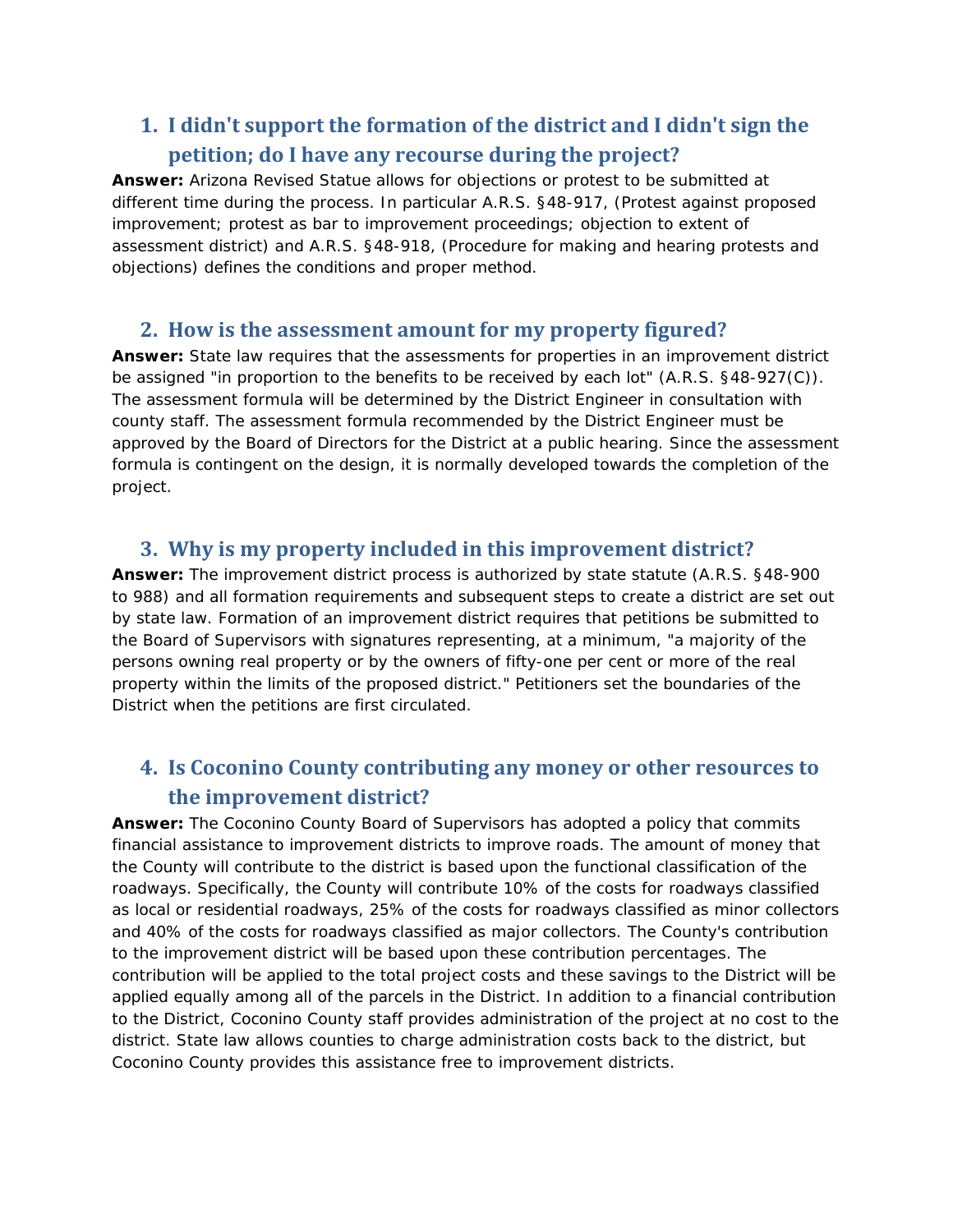#### **5. If I pay the bond off early will I still have to pay the full payment of the bond or less is the bond able to be paid off early.**

**Answer:** If you don't pay the cash assessment off before the close of the cash collection period, the bonds will be issued and sold. Once the bonds are sold there could be a substantial penalty for early prepayment, perhaps as much as all the remaining interest to maturity. This is because the bonds continue to be outstanding in \$5000 increments over the balance of the 10 years and cannot be called in an amount that matches the cash flow from any one assessment

# **6. My entry way would be so close to the road; would I be able to add a small part to my driveway with the contractor or any other company? What are my options if any?**

**Answer:** The County usually allows the contractor and the property owners to arrange for driveway connections on their own. It would not be part of the district contract and the property owner would have to pay the contractor directly.

# **7. I didn't support the formation of the district and I didn't sign the petition but my property is in the District does my property still get assessed for the improvements?**

**Answer:** Yes. All properties within the boundaries of the improvement district are subject to assessment. Again, the improvement district rules are established by state law and when districts are approved by a majority of the property owners and the Board of Supervisors, all properties in the district are assessed pursuant to state law. The assessment is a lien against the property. If an owner does not pay their assessments, the property is subject to sale by the District in order to pay the delinquent assessments. This is analogous to a property owner not paying their property taxes.

#### **8. What is meant by the "Capital Interest" and "Reserve Fund"?**

**Answer:** "Capitalized interest" is simply the concept of increasing the par amount or principal of the bond borrowing to include bond funds for making the initial interest payments on the bonds. The need for including capitalized interest is a result of the statutory provisions for improvement district financings which do not allow property owners to be assessed for or to begin making assessment payments until the benefit they are receiving (i.e. the improvements being made) is actually constructed and in place. As bond investors are not willing to buy bonds for which the first interest payment is inordinately long (generally they want the first interest payment date to be no later than 8 months after the bonds are issued), there is a need to create funding for making the initial payments on the bonds and that funding is the capitalized interest. From a property owner's standpoint, the important things to know are that there is no way to avoid capitalized interest due to the timing issues outlined above, capitalized interest exists on basically all improvement district financings (as well as on many other types of debt borrowings), property owners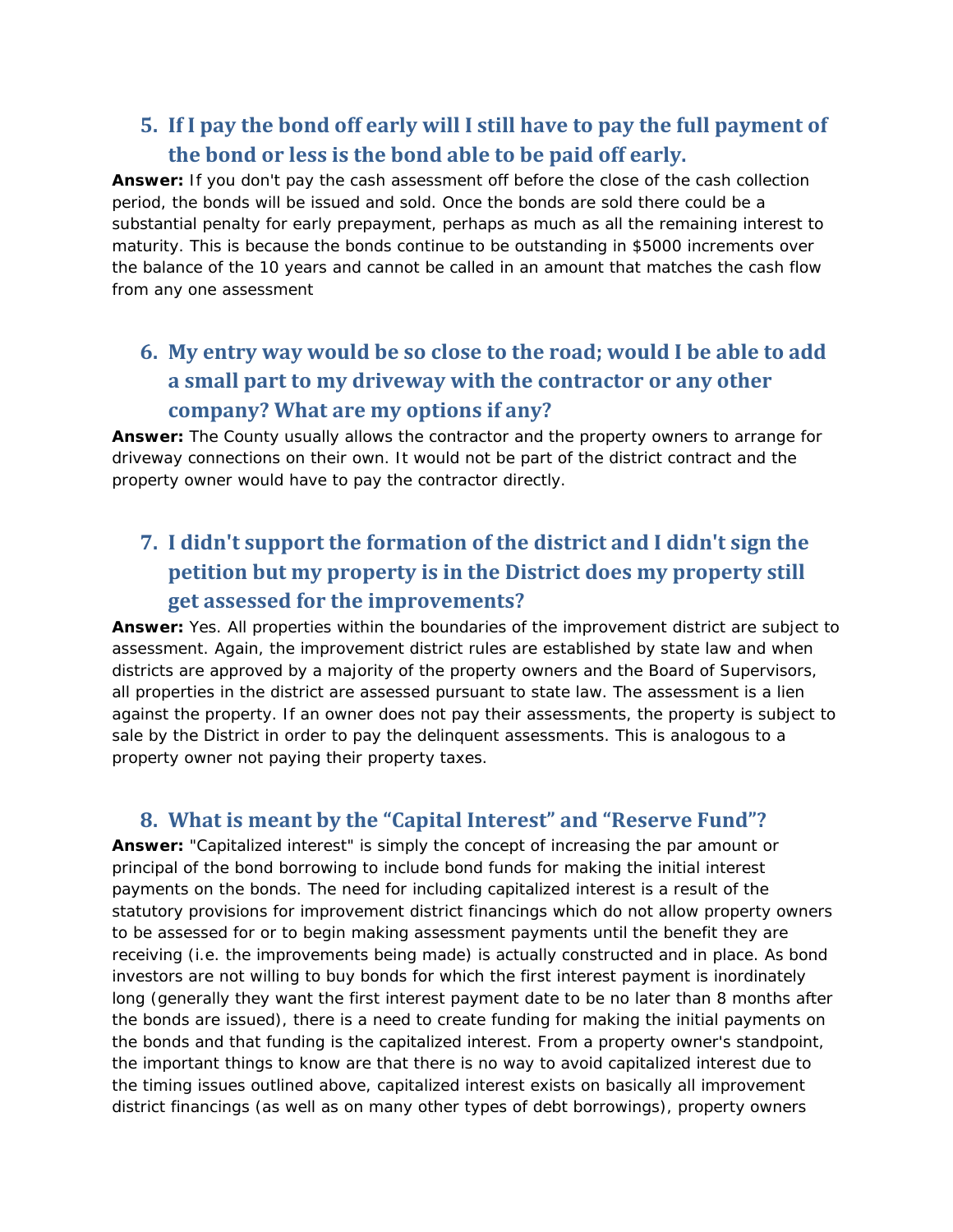only begin paying assessments once the improvements are installed, and the additional borrowed funds are generally at a more cost effective level or interest rate than the property owner would be able to obtain on their own (say, for instance, if they were to pay their assessment in cash).

The "Reserve Fund" item as the name implies is simply a deposit of bond proceeds into a reserve account for the purposes of making principal or interest payments on the bonds in the event that payments from property owners are delinquent. A reserve fund is necessary on improvement district financings as investors will not buy or invest in the bonds without one. To the extent that there are unused funds in the reserve fund when the final payments come due on the bonds, the monies in the Reserve Fund are used to make the payments and the payments by property owners are waived.

# **9. Who is paying for the improvements? What are the estimated costs of the project and what will my assessment be? Is there a cap on the amount my assessment can be?**

**Answer:** The improvements will be paid for by the owners of property in the improvement district boundaries. An assessment will be levied against each property in the District which represents each owner's proportional benefit from the improvements. This "proportional benefit" is based upon an assessment formula which is recommended by the District Engineer and approved by the Board of Directors.

### **10. I won't be able to pay for my assessment in one lump sum. What other options do I have to pay off the assessment?**

**Answer:** Once the assessments are levied, each property owner will be able to pay off their assessment during a forty-day pre-payment period. If the property owner can not or does not wish to pay off the assessment during this period, the assessment will be financed over a ten-year period. A property owner who chooses to finance the assessment over the tenyear period will be required to make payments on the assessment twice a year (on June 1 and December 1) over ten years. The assessment bills are mailed from the County's Special Districts office. All assessments that are financed are subject to a tax-exempt interest rate, which will be added to the assessment total. The interest rate is based upon market conditions at the time the bonds are sold and also on the terms of the bond (for example, the interest rate will be higher if penalty-free, early payoff of the assessments is permitted). The assessment goes with the property and not with the property owner, similar to county property tax. If an owner sells their property and there are outstanding payments left on the assessment, the outstanding balance remains with the property and the new owner. Payoff of the assessment can be negotiated between the seller and the buyer of the property during the sales transaction.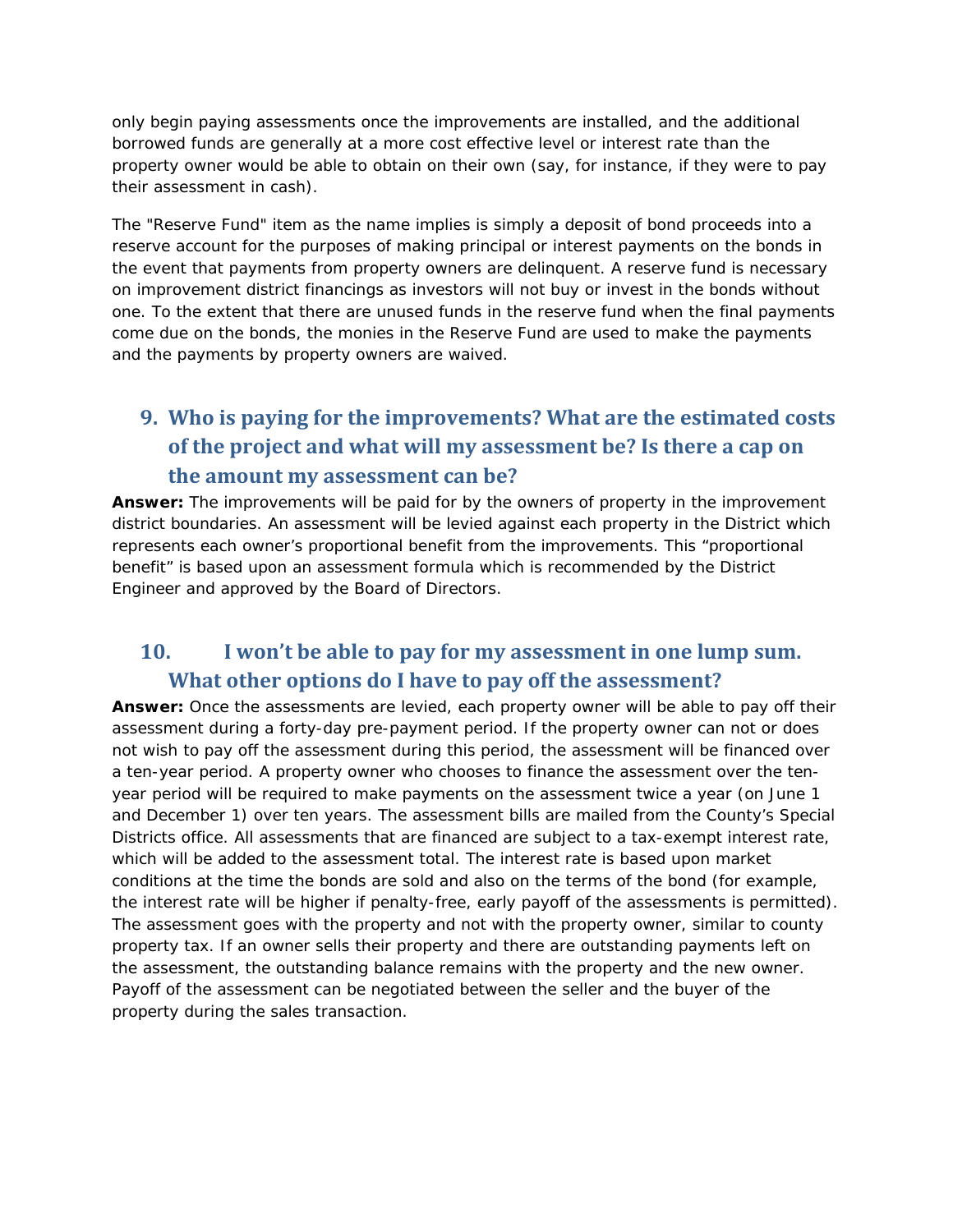## **11. Instead of being paved, can asphalt millings be used on the roads which are proposed to be improved?**

**Answer:** While a road "paved" with asphalt millings looks to the casual observer just like a paved road, there are major differences in the strength of the two materials. The County will not accept a roadway for ownership and maintenance built through an improvement district if it is constructed with a surface of asphalt millings. The maintenance costs for facilities with a surface of millings are higher and increases the county's maintenance burden at the expense of all taxpayers.

The County, however, does allow roadways to be improved with asphalt millings through the maintenance district process. In these instances, the roadways can be improved with asphalt millings through a district, but the maintenance responsibility for the millings would remain with the maintenance district – the County does not accept the roadways into the county system. Each property owner in the maintenance district would be liable for the onetime improvement cost for the millings in addition to an annual maintenance assessment to maintain the millings. The roadways improved through the district would be maintained by a private contractor hired by the maintenance district. The annual maintenance assessment would be in effect for as long as the district is in place.

# **12. Why am I being asked to dedicate a 30' right‐of‐way to the County? What happens if the district does not get all the right‐of‐ way that's required? What happens to this dedication if the project is not completed?**

**Answer:** State law requires that roadways maintained by a public agency be located on property open to public travel. State law does not allow public dollars to be spent on private roads. Under a current configuration, the property line for each property owner goes to approximately the center of the roadway. The roadway is located on private property, the owner pays taxes on this property and the owner may be liable for any accidents that may occur on that property. Once the right-of-way is dedicated, the public (i.e. Coconino County) will own the property and will accept the liability for that property. The property line for each owner will then be located approximately 30' from the center of the roadway.

The District must have right-of-way along the entire route of the project limits in order for the improvements to be constructed. If right-of-way is not dedicated to the public by adjacent landowners, the District is authorized by state law to condemn property in order to gain the necessary right-of-way. However, condemnation is not likely and has never occurred in Coconino County as a policy of the Board.

If the project were to not go forward for whatever reason, any dedications which have already been made by property owners in the district would be nullified by the County and ownership of that property would be returned to the property from whence the dedication came. The County would not assume maintenance or liability for the roadway for any of these rights-of-way which are returned to the adjacent property.